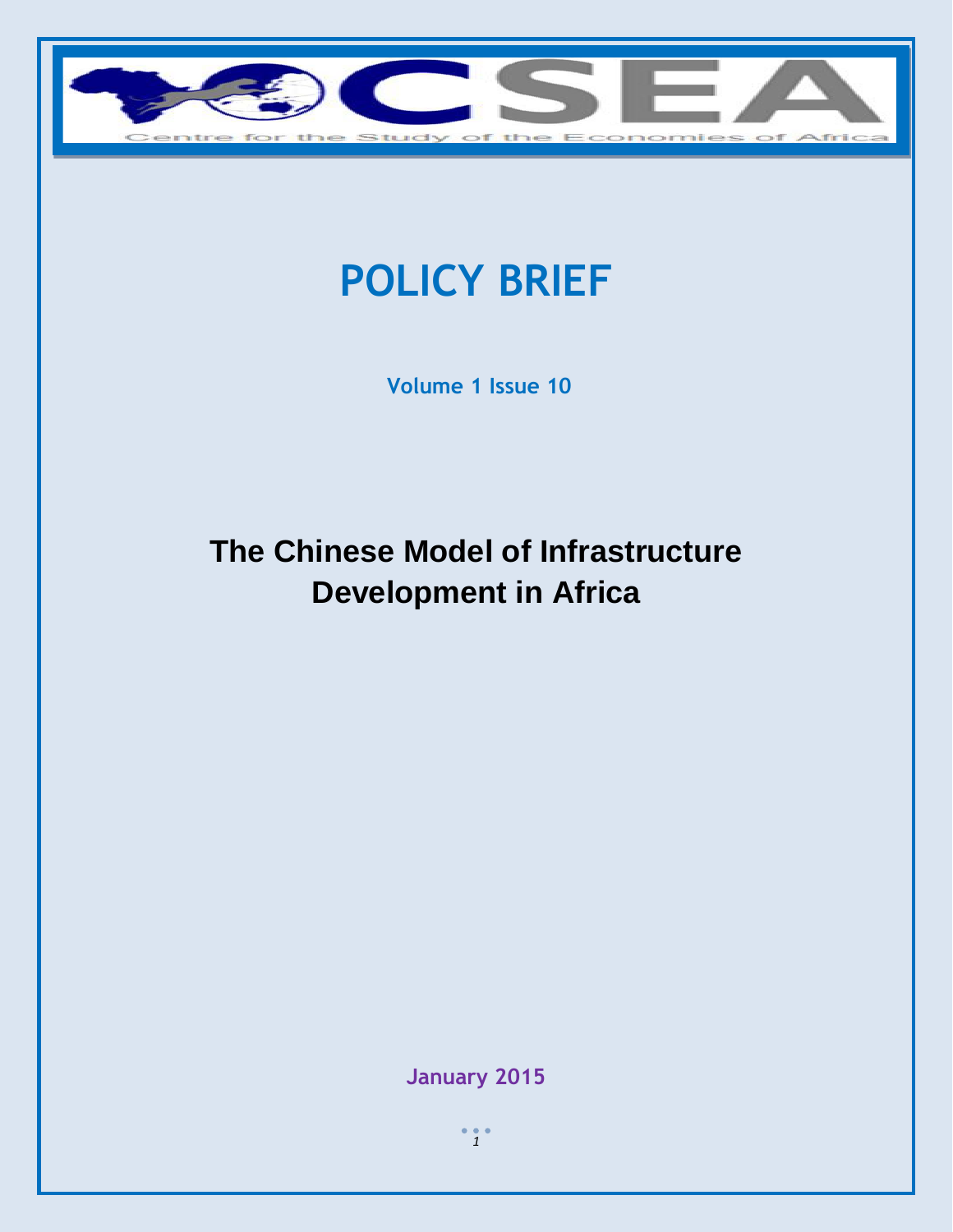**The Chinese Model of Infrastructure Development in Africa**

**By**

**The Centre for the Study of the Economies of Africa (CSEA)**

**for** 

**South Africa Institute of International Affairs (SAIIA)**

**Uzor Ezechukwu**

 $\frac{2}{2}$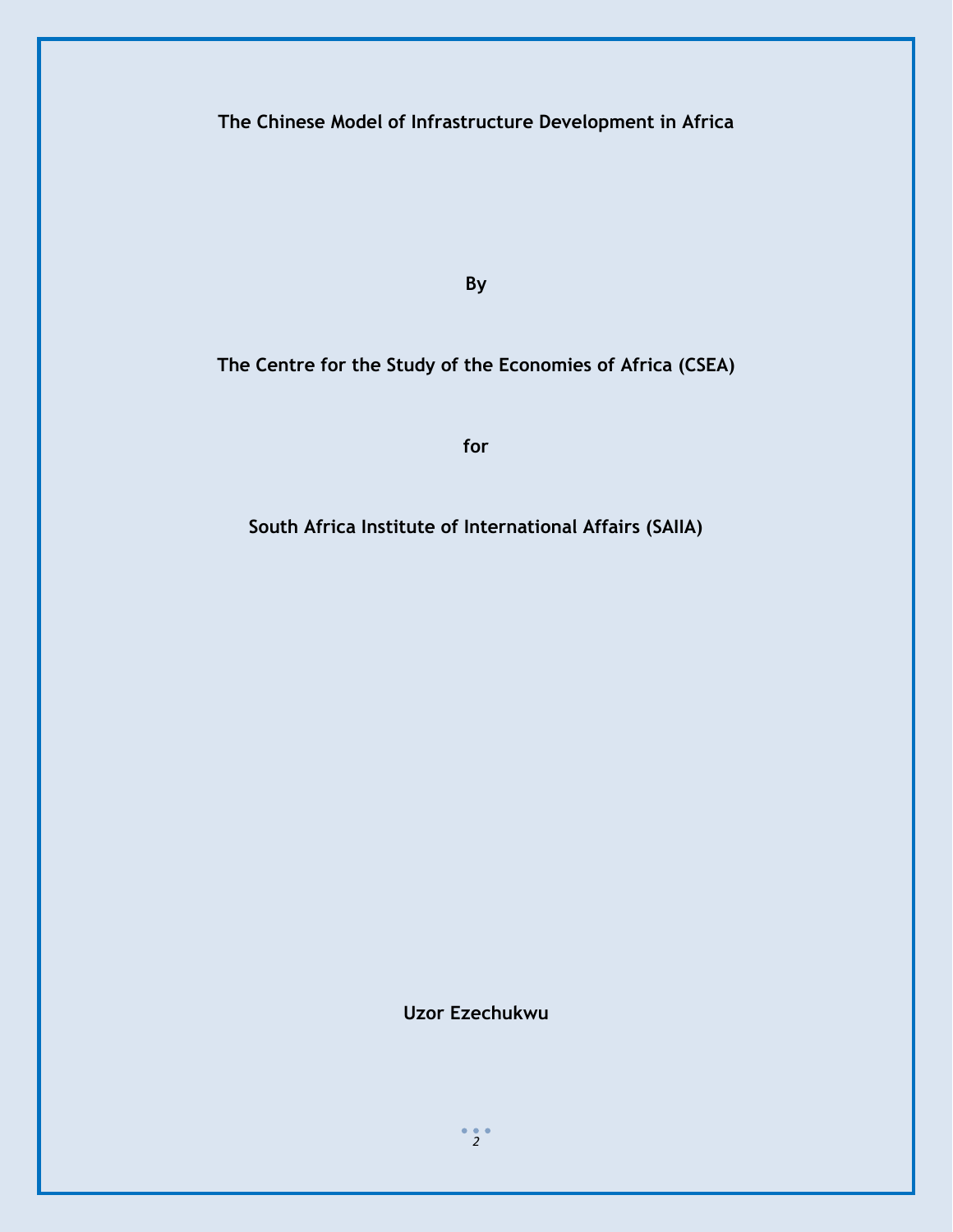#### **1. Introduction**

Infrastructural development is a key step in providing a competitive business environment for African economies. It provides the backbone for poverty reduction strategies and programmes designed to improve the livelihood of the poor. Africa is in dire need of infrastructural development. The absence of quality infrastructure in the continent holds back per capita economic growth by 2 percentage points each year and depresses firm productivity by as much as 40 percent (Escribano et al., 2008 and Kelly, 2012). Estimates suggest that around USD 90 billion is required to close Africa's infrastructure gap annually until 2020 (AICD, 2010).

The Chinese resource for infrastructure (RFI) loans presents the most promising source of funds for infrastructure development in Africa, given the constraints on the traditional Western sources of infrastructure finance. The emerging role of China as a major infrastructure financier can be understood in the context of the trade complementarity that exists between African countries and China: Africa is saddled with a huge gap in infrastructure, whereas China's fast-growing manufacturing economy requires crude oil, mineral inputs and agricultural raw materials abundant in Africa.

China uses the RFI model as the main strategy to engage with African countries in the provision of infrastructure projects. RFI swaps involve the exchange of natural resources like crude oil, mineral inputs and agricultural raw materials as collateral for loans designed to finance infrastructural development (Konijn, 2014).The Export-Import Bank of China (EXIM) and China's Development Bank (CDB) play a central role in providing the credit lines required for infrastructure projects, on a mostly concessional and 'no-strings' attached basis.

#### **2. Benefits of RFI Financing Model**

Within the past decade, China has financed infrastructure projects worth USD 28 billion in Africa (World Bank, 2013). In fact, from 2001 till the end of 2011, around 10 major RFI deals were either completed, or at the implementation stage in eight African countries: Angola, Congo-Brazzaville, Democratic Republic of Congo (DRC), Ethiopia, Gabon, Sudan, Nigeria and Zimbabwe, with a combined financial value of approximately USD 22 billion (Davies, 2010; China-Africa Economic and Trade Cooperation 2013; and Konijn, 2014).

The most attractive attribute of Chinese RFI loans for African countries is the competitive interest rates and 'no-strings attached' conditions provided by RFI swaps. On the part of China, RFI loans provide a way to secure export markets for Chinese goods and services, given that the approval of RFI loans by China's EXIM bank is tied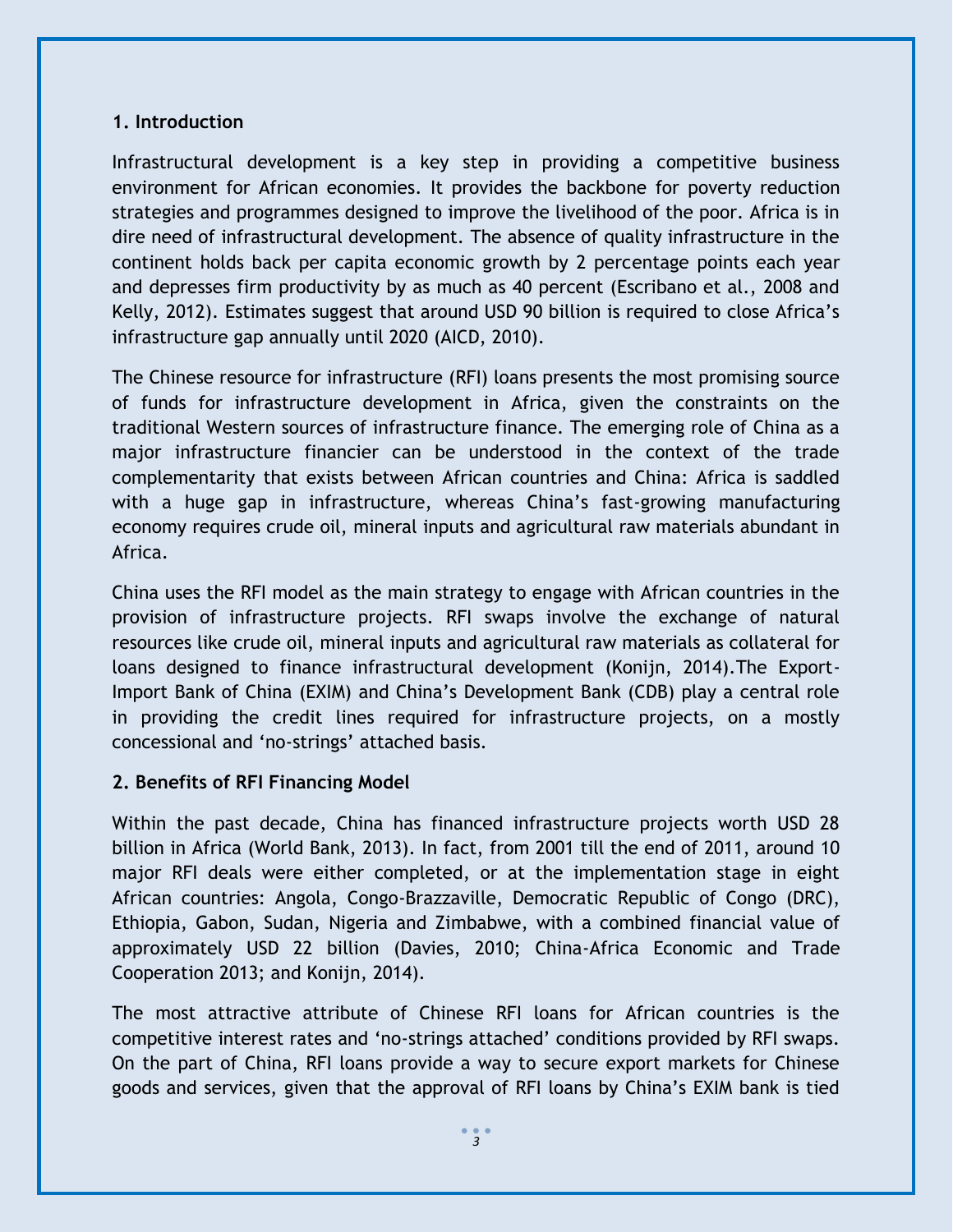to the purchase of around 70 per cent of Chinese goods and services. Thus, the use of RFI loans in Africa actualizes China's economic objective of export promotion and the foreign policy of non-interference.

RFI loans benefit African countries in several ways. RFI swaps provide the needed infrastructure in Africa, particularly in the areas of power generation and distribution, Information and Communication Technology (ICT), transportation, and social services (education, health, and clean water). However, the volume of infrastructure finance approved by China's EXIM bank is biased towards the provision of hydro-power projects and railways. China's preference for power and transportation infrastructure projects over ICT and water projects reflects China's non-traditional view of infrastructural development, which is linked to resource extraction and investment in productive activities.

An instance of RFI swap in the power sector is the USD 660 million large-scale Bui dam in Ghana estimated to provide 400 MW of electricity, in exchange for 40,000 tonnes of cocoa for 17 years with an interest rate of 1 per cent above the London Interbank Rate (LIBOR) (see Davies, 2010 and Konijn, 2014). Given China's investment focus on Africa's power sector, the World Bank suggests that Chinese funded power projects will generate around 6000 megawatts, which is estimated to be more than a third of Africa's existing hydropower generating capacity.

Apart from energy, China has provided RFI concessional loans worth USD 11.3 billion for 92 infrastructural projects across Africa between 2010 and May, 2012. In ICT, RFI loans have been used to construct communications facilities like backbone fibre-optic transmission networks, mobile and fixed telephones lines, and internet facilities. A World Bank report (2008) suggests that Chinese telecommunications companies like ZTE and Hauwei Technologies have made investments worth USD 3.2 billion in Africa, especially in Ethiopia, Ghana, South Africa and Sudan. Similarly, RFI loans have been used to provide railways, bridges, flyovers, and water treatment plants across 35 African countries.

The use of RFI swaps in African countries curtails corruption by restraining government officials from embezzling funds designated for infrastructural development (Konijn, 2014). The ability of RFI loans to reduce corruption is the result of the model's payment mechanism. Disbursement of funds under the RFI model is made directly in China by Chinese policy banks (EXIM and CDB) to Chinese contractors in successive tranches throughout the life cycle of the infrastructure project. This process effectively bypasses transferring funds to the borrowing African government (Cassel et al., 2010).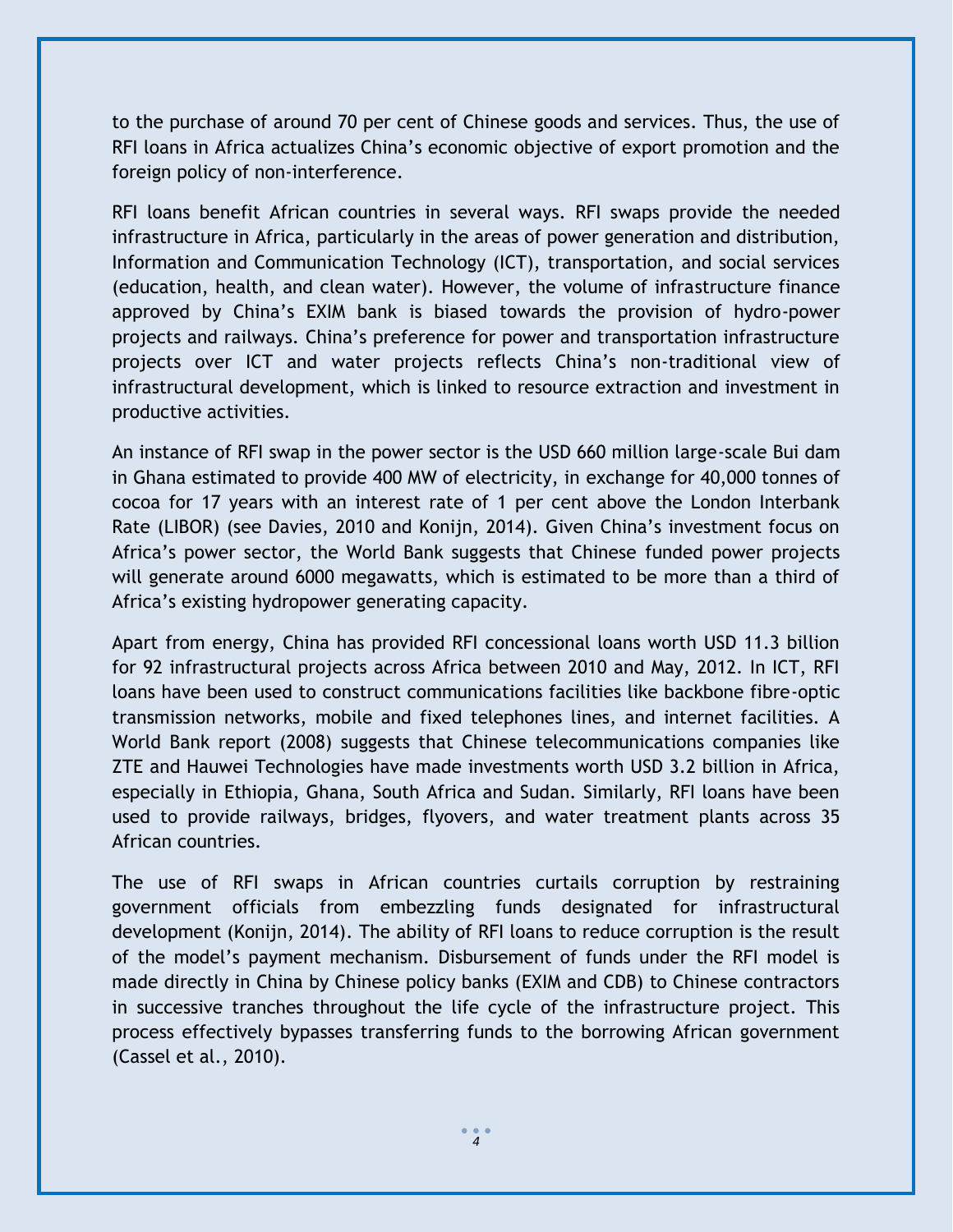Tying natural resource revenues to infrastructural development have provided other benefits to host countries. One of the benefits provided by RFI is the commitment mechanism generated by funding infrastructure projects with RFI loans. Another is that RFI loans allow for the use of local resources, although this is limited to around 30 per cent of the projects value. However, this part of RFI swaps has significantly improved in favor of host countries. Consequently, the localization rates of Chinese companies operating in Africa are now showing an upward growth. For instance, Chinese telecommunication firms have increased their localization rates above 65 per cent, and have cooperated with 1200 local subcontractors. This process has indirectly provided more than 10,000 job opportunities for local labour in the host countries (China-Africa Economic and Trade Cooperation, 2013).The RFI financing model therefore provides opportunities for significant short-term jobs; skills transfer, capacity building of local human capital, and development of host country's supply chain. More so, RFI loans can unlock the economic potentials of African countries by improving the ease of doing business in Africa, as the infrastructure gap closes. Thus, the use of RFI loans to bridge infrastructural gaps in Africa is likely to support economic growth in Africa at the pace required to reduce poverty.

#### **3. The Problems with RFI Swaps**

Despite the advantages of using RFI swaps in Africa, the approach presents some risks. The main areas of concern about Chinese RFI loans are: Corruption, poor quality of infrastructural projects, environmental damage, debt sustainability, a lack of technical and financial investment to maintain infrastructural projects constructed with Chinese money, and appropriate valuation of costs and benefits. Most of the problems associated with RFI swaps in Africa are interconnected with corruption and lack of transparency, which results to poor governance and weak regulatory control.

RFI loans are not *entirely* free from rent seeking by Africa's political elites, although rent-seeking behavior by Africa's political elite is reduced by the use of RFI loans, there are still reasons to be less optimistic about their mitigating effects on corruption and rent-seeking. Some authors argue that the ranking of China on the Corruption Perception Index raises concerns over rent-seeking behavior on the part of China, especially in collaboration with corrupt African government officials. There are several examples of corruption allegations involving Chinese contractors and Africa's government officials. A case in point is the report published by the Economist (31 August, 2011) on the suspicious role of China International Fund (CIF, also called China-Sonangol or Queensway Syndicate) in the oil-for-infrastructure swap between China and Angola. Investigations showed that CIF was a little known unaccountable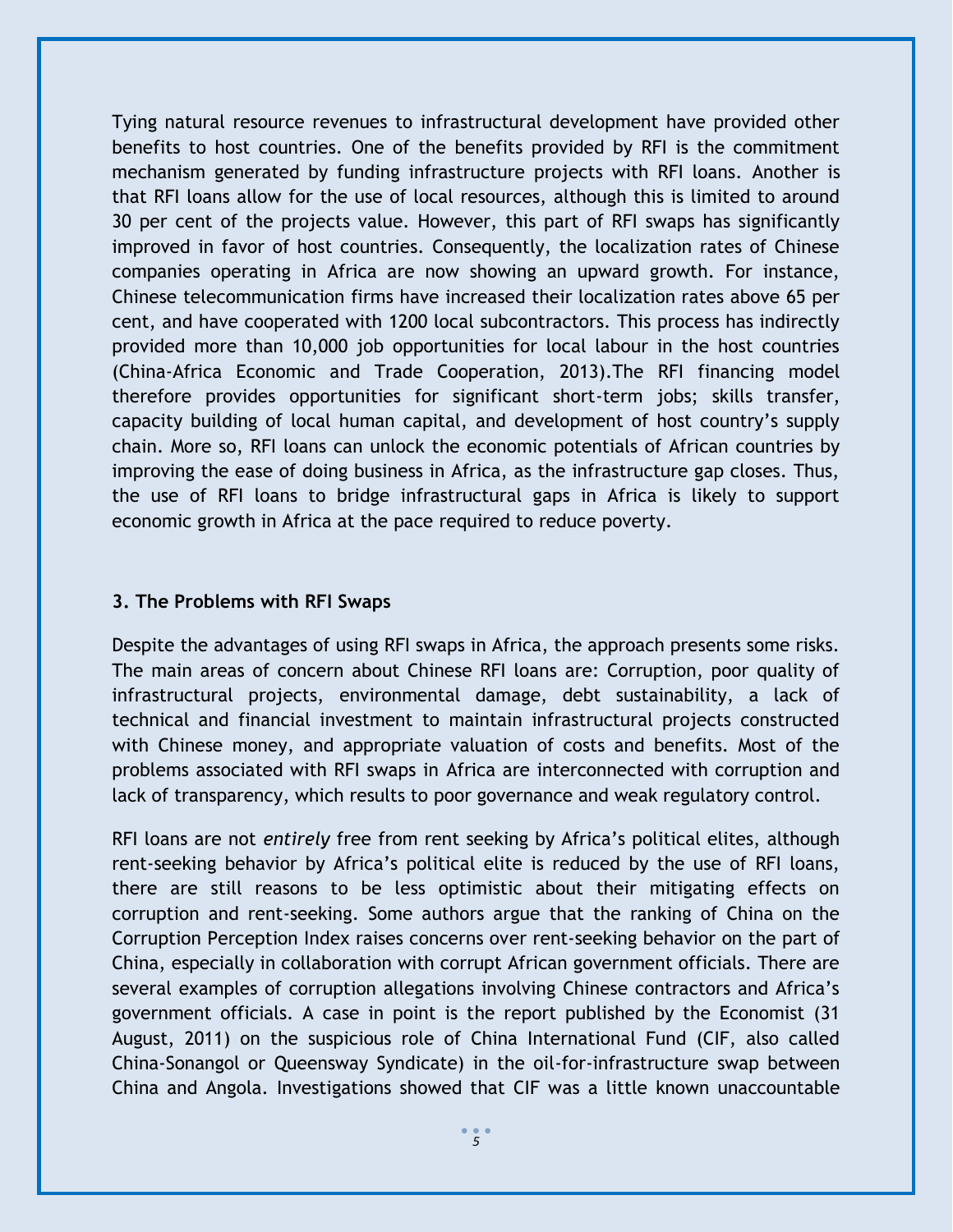syndicate comprising 60 interlocking companies that operated in seven countries (including tax havens like Virgin and Cayman Islands), with links to Angola's political elites. The failed RFI swap agreements in Guinea, Gabon and Nigeria affirms that RFIs are not entirely immune to political patronage and the rent-seeking behavior of Africa's political elites.

African countries lack the capacity to set and enforce proper regulatory standards for processes and materials required for infrastructural development. Thus, there have been instances where infrastructures provided by Chinese companies were of poor quality. Two cases documented by Meyer (2012) and Konijn (2014) are noteworthy. First, the deep cracks and crumbling walls that developed four years after the completion of Luanda General Hospital constructed by COVEC (a Chinese company) in Angola; and second, the sub-standard road constructed from Lusaka to Chirunda that was partly destroyed by rains in Zambia.

Another problem with the use of Chinese RFI loans is the irreversible damage done to the environment by infrastructure projects. A combination of Africa's weak environmental regulatory standards and China's poor environmental track record raises plausible questions about Africa's environmental sustainability, given that China RFI loans focuses on extractive industries and construction of hydro-power dams (Corkin et al., 2008 and Cassel et al., 2010). Sudan's Merowe dam represents an example of an environmentally dangerous RFI project led by China

The rising debt profile of African countries as a result of Chinese RFI loans raises concerns about the debt sustainability of African economies. This is true for African countries that recently benefited from Western debt-relief programme. Although recent evidence show that some African countries show significant improvements in debt sustainability after RFI loans, it is however important to emphasize that nonproductive and white elephant projects executed by African governments for political reasons can undermine debt sustainability in the long-run (see Reisen and Ndoye, 2008). Because politically motivated infrastructure projects are not conceived for economic reasons, project sustainability and maintenance becomes a problem after completion, as provisions for technical and financial resources needed for maintenance are usually not given consideration at project inception.

The complexity of RFI swaps and the high level of expertise required to appropriately valuate the cost and benefits of infrastructure projects presents a problem for the use of RFI swaps in African countries. Given that the financial details of RFI loans are shrouded in secrecy, there are concerns that the value of natural resources mortgaged against RFI loans is much larger. In this regard, African countries should develop effective regulatory frameworks needed for win-win RFI infrastructure deals.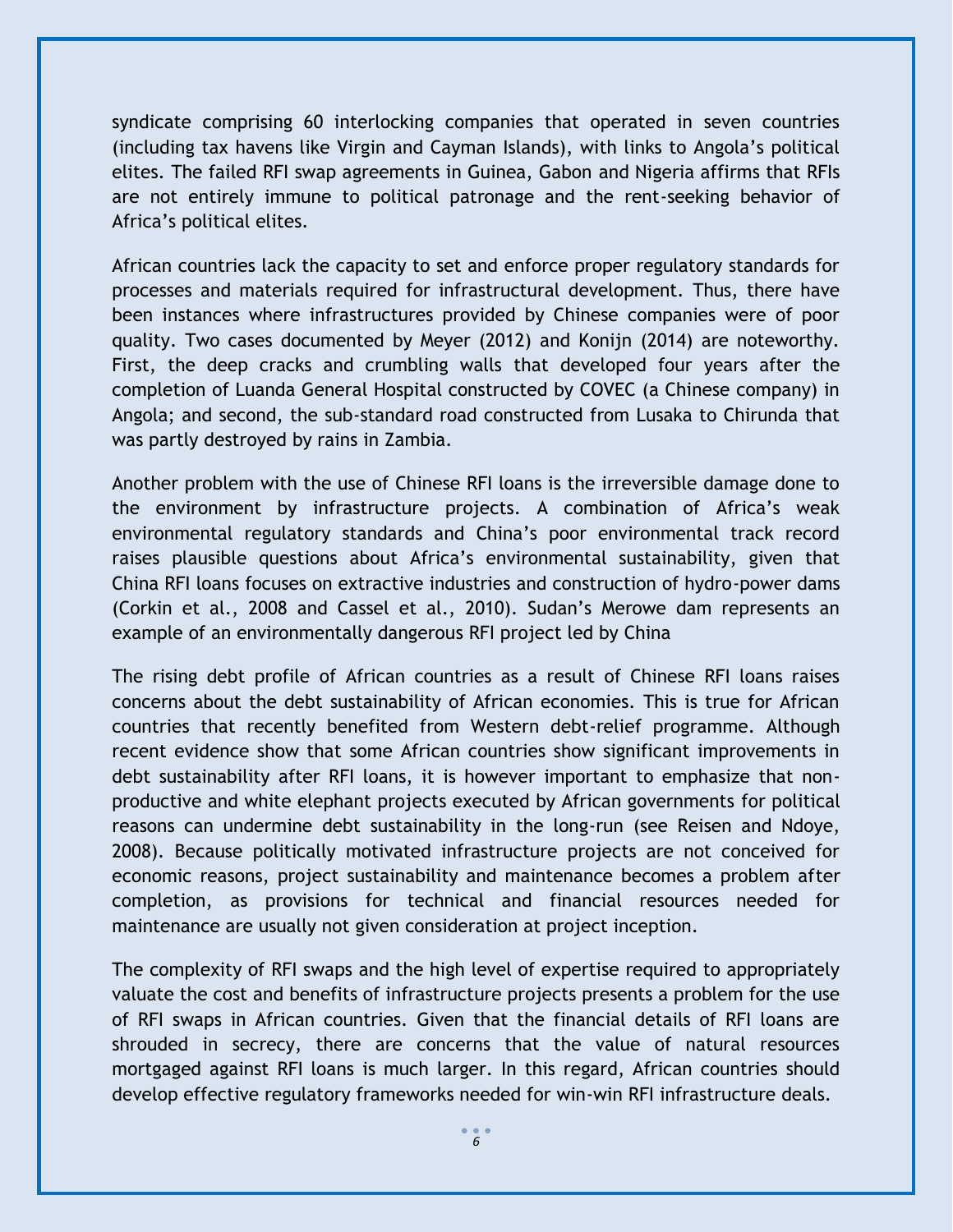#### **4. Chinese Infrastructure Finance and Resource Poor in Africa**

As discussed earlier, China is the biggest provider of infrastructure in Africa – providing about two thirds of Africa's infrastructure spending since 2007 (OECD, 2012). China's approach to infrastructure financing is multi-faceted, involving a mix of different financial instruments that are implemented by various Chinese institutions. China's official finance in Africa consists of RFI loans, grants, zerointerest loans, debt-relief, concessional loans, preferential export credits, marketrate export buyers' credit, and competitive commercial bank loans from Chinese banks (see Brautigam, 2011). Comparatively, resource rich African countries have benefitted more from China's infrastructure financing than their resource poor counterparts. However, despite this skewness in financing, China has been able to successfully engage with resource poor African countries by using other infrastructure financing mechanisms. A case in point is China's use of cocoa (40, 000 tonnes for 17 years) as collateral for an RFI swap worth USD 660 million for the construction of Bui dam in Ghana – a practice that is divergent from China's engagement with resource rich African countries like Angola, Sudan and Nigeria.

Apart from the other financing mechanisms used by China to facilitate infrastructural development in Africa, grants and zero-interest loans still represent a primary instrument for China's development aid. This is true considering the dominant share of grants and zero-interest in Chinese aid instruments that closely relates to Official Development Assistance (ODA). Chinese State Council (2011) report indicates that out of the entire USD 37 billion dispensed as aid in foreign countries, USD15.6 (41.4 per cent) comprised grants, USD 11.3 billion (29.9 per cent) were zero-interest loans, while 28.6 per cent (USD 10.8 billion) represented concessional loans. Interestingly, evidence suggests that grants and zero-interest loans are fairly distributed evenly across all African countries, irrespective of the country's resource endowment (Brautigam, 2011). These contrasts clearly from concessional loans which depends on a country's ability to pay, often tied to natural resource endowment.

### **5. Drivers of Chinese Investments in PIDA Programme Areas**

The Programme for Infrastructure Development in Africa (PIDA) was established by the joint initiative of the Africa Union Commission, United Nations Economic Commission for Africa, African Development Bank, and the NEPAD Planning and Coordinating Agency. PIDA's objective is to promote socio-economic development in Africa by providing improved access to integrated regional and continental infrastructure networks and services. PIDA's intervention in infrastructure provision is expected to improve the competitiveness of African economies by reducing the cost of production and transportation. Given this objective, PIDA prioritizes investment in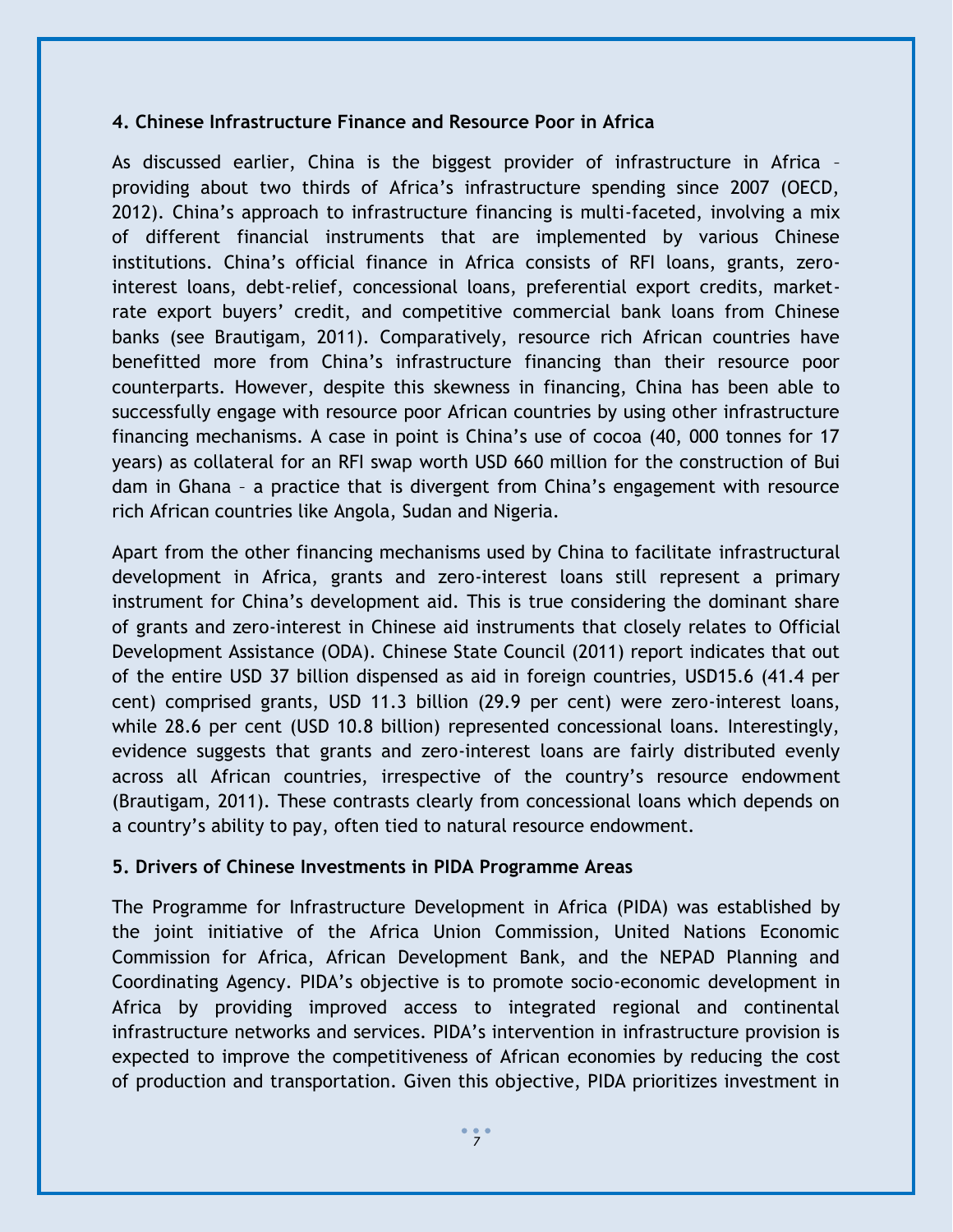four leading sectors: Energy, transportation, Information Communication Technology (ICT) and water.

China's RFI approach has been a strategic way to finance infrastructural development in Africa, especially in the leading sectors of PIDA. Chinese investments in these sectors are driven by some key factors. First, the complementarity in the needs of Africa and China, which is, in terms of infrastructure and natural resources respectively (Konings, 2007). Second, Africa's large population presents an enormous opportunity for China to expand its exports. Third, and largely political, China's aspiration to be a strong political influence in global politics has facilitated the desire to invest in Africa. Given China's economic status as one of the biggest economies in the world, it equally desires to gain such recognition politically; hence, a strategic partnership with Africa will boost its political influence (Haroz, 2012). As Morris and Hanauer (2014) notes, since African states make up more than one-quarter of the United Nations General Assembly, it is plausible that China requires the support of African countries to wield its influence in the UN.

China's infrastructure investment in Africa has been fostered by the establishment of 'Special Economic Zones,' competitiveness of bidding price for infrastructure projects financed by multilateral organizations like the International Development Association (IDA), access to cheap capital from Chinese policy banks, and the political support from China. China's investments in energy, transportation, ICT, and water are in line with PIDA's objectives to transform Africa's deficient infrastructure.

### **5.1 Energy**

In the area of energy, PIDA's focus on developing efficient and cost-effective power generation and distribution infrastructure across Africa has been promoted by huge Chinese investment in the sector. In fact, Africa's energy sector has received the highest volume of Chinese infrastructure investment. Between 2000 and 2012, China committed 41 per cent (USD 16 billion) of Development Finance to the energy sector, compared to the 18 per cent (USD 7 billion) from the European Union and 1 per cent (USD 500 million) from the United States (see Giorgio et al, 2014). This makes China the highest development partner in Africa's energy sector, especially in hydro-power projects.

# **5.2 Transportation and ICT**

China has contributed immensely to the realization of PIDA's vision to increase connectivity and modernize Africa's transportation and ICT sectors. Nigeria and Ethiopia are good examples of Chinese investments in transportation and ICT sectors. The World Bank estimates that between 2001 and 2007, China invested approximately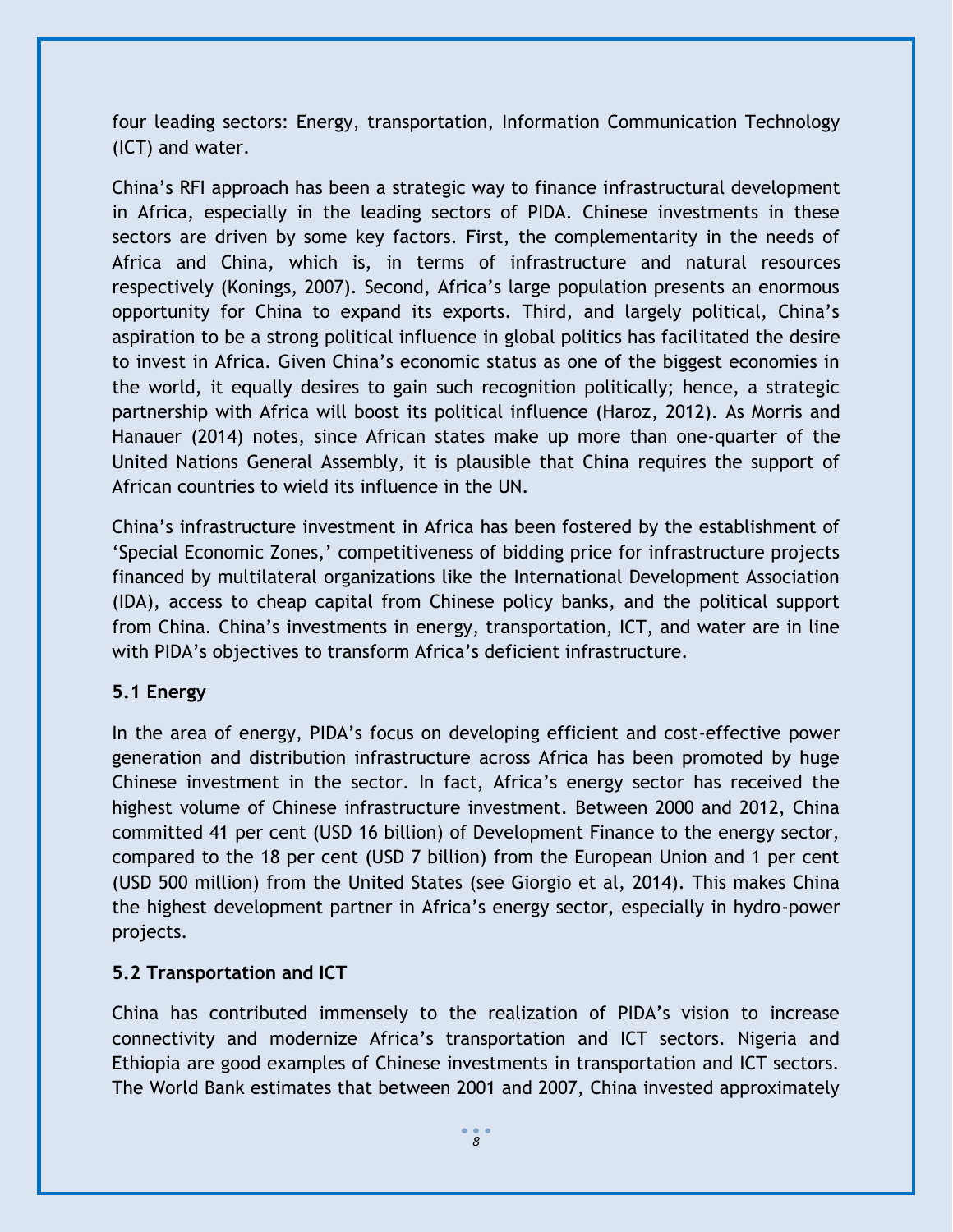USD 3.2 billion in Nigeria's transportation sector, while in Ethiopia; China provided export sellers' credit to ZTE for the supply of equipments to Ethiopia's Millennium Project worth USD 1.5 billion. Thus, Chinese investments in Africa's ICT are in line with PIDA's ICT vision 'to enable Africa build an information society and an integrated digital economy in which every government, business organization and citizen has access to reliable and affordable ICT networks' (PIDA: 6).

## **5.3 Water**

When compared to other sectors like energy and transportation, Chinese infrastructure investments in water projects are small. However, transboundary water programmes such as the construction of dams and strengthening the capacity of River Basin and Lake Organizations to address the problem of food security in Africa has been given attention. China's investments in water projects include the construction of small dams for water supply in Cape Verde and Mozambique, and the USD 200 million invested in Angola's water sector as part of China-EXIM bank's credit line of 2004.

# **6.0 Conclusion**

The volume of Chinese ODA channeled into infrastructure development in Africa has grown sharply in recent years, compared to other donors like the Organisation for Economic Co-operation and Development (OECD) countries. To finance infrastructure projects in Africa, China's policy banks use financial instruments that link Africa's natural resources and agricultural raw materials to its development. However, China's engagement in Africa is not limited to resource-rich countries. As the brief indicated, China also engages resource-poor African countries with untapped potentials to service future debts, particularly when borrowings are designated for productive projects. Overall, China has financed infrastructure projects worth around USD 28 billion within the past decade in Africa.

Despite the enormous progress that has been recorded in Chinese infrastructure financing across Africa, some authors still suggest that China's interest in Africa is not altruistic. A case in point is China's commitment to construct a new railroad system that links East African countries like Kenya, Uganda, Rwanda, and South Sudan believed to be a way of facilitating natural resource exploitation, by reducing the transportation and freight cost from 20 US cents to 8 cents (Schiavena, 2014). Other concerns include the poor quality of infrastructure provided by the Chinese, debt sustainability of African countries, particularly, the Highly Indebted Poor Countries (HIPC), appropriate valuation (cost and benefits) of RFI swaps and post-project completions management. Going forward, it is likely that China's official aid and the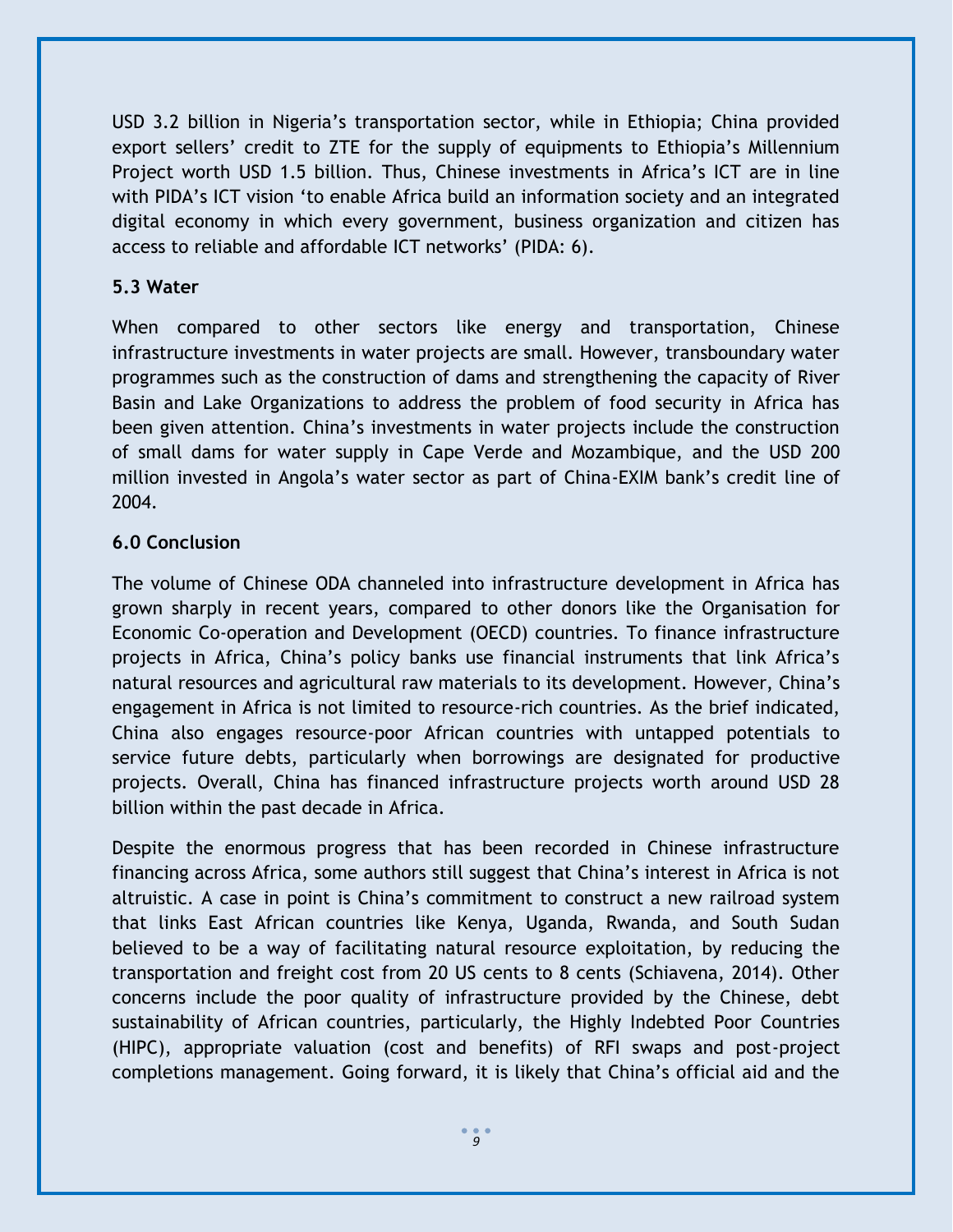use of RFI swaps for infrastructure projects will continue to increase in the coming years.

#### **References**

- AICD (2010) Africa's Infrastructure: A Time for Transformation. The International Bank for Reconstruction and Development/World Bank.
- Brautigam, D (2011) Chinese Development Aid in Africa: What, Where, Why, and How Much? In: Song, l. and Golley, J (2011) Rising China: Global Challenges and Opportunities. *Australian National University*. Available from [<http://www.american.edu/sis/faculty/upload/brautigam-chinese-aid-in](http://www.american.edu/sis/faculty/upload/brautigam-chinese-aid-in-africa.pdf)[africa.pdf>](http://www.american.edu/sis/faculty/upload/brautigam-chinese-aid-in-africa.pdf) [Accessed 30 January, 2014].
- Cassel, C., Candia, G., D. and Liberatore, A. (2010) Building African Infrastructure with Chinese Money. Available from: < [http://www.barcelonagse.eu/tmp/pdf/ITFD10Africa.pdf>](http://www.barcelonagse.eu/tmp/pdf/ITFD10Africa.pdf) [Accessed 21 January, 2015]
- China-Africa Economic and Trade Cooperation (2013) Whitepaper. Information Office of the State Council, the Peoples Republic of China.
- Corkin L, Burke, C. and Davies, M. (2008) China's role in the development of Africa's infrastructure. SAIS Working Papers in African Studies, 4-8
- Davies, M. (2010) How China is Influencing Africa's Development. *OECD Development Centre,* Background Paper for the Perspective on Global Development 2010 Shifting Wealth.
- Escribano, A., Guasch, J. L., Pena, J., (2008) Impact of Infrastructure Constraints on Firm Productivity in Africa. Working Paper 9, *Africa Infrastructure Sector Diagnostic*, World Bank.
- Giorgio, G., Morgan, B. and Todd, M. (2014) Energy Investment in Africa by the U.S., Europe and China. *International Association for Energy Economics.* Available from < [http://aiddata.org/blog/energy-investments-in-africa-by-the-us-europe-and](http://aiddata.org/blog/energy-investments-in-africa-by-the-us-europe-and-china)[china>](http://aiddata.org/blog/energy-investments-in-africa-by-the-us-europe-and-china) [Accessed 23 January, 2015]

Haroz, D. (2011) China in Africa: Symbiosis or Exploitation. Fletcher Forum of World Affairs, 35(2), 65-88

Kelly, J. (2012) China Africa: Curing the Resource Curse with Infrastructure and Modernization. *Sustainable Development Law and Policy,* 12 (3), 35-41, 57-60.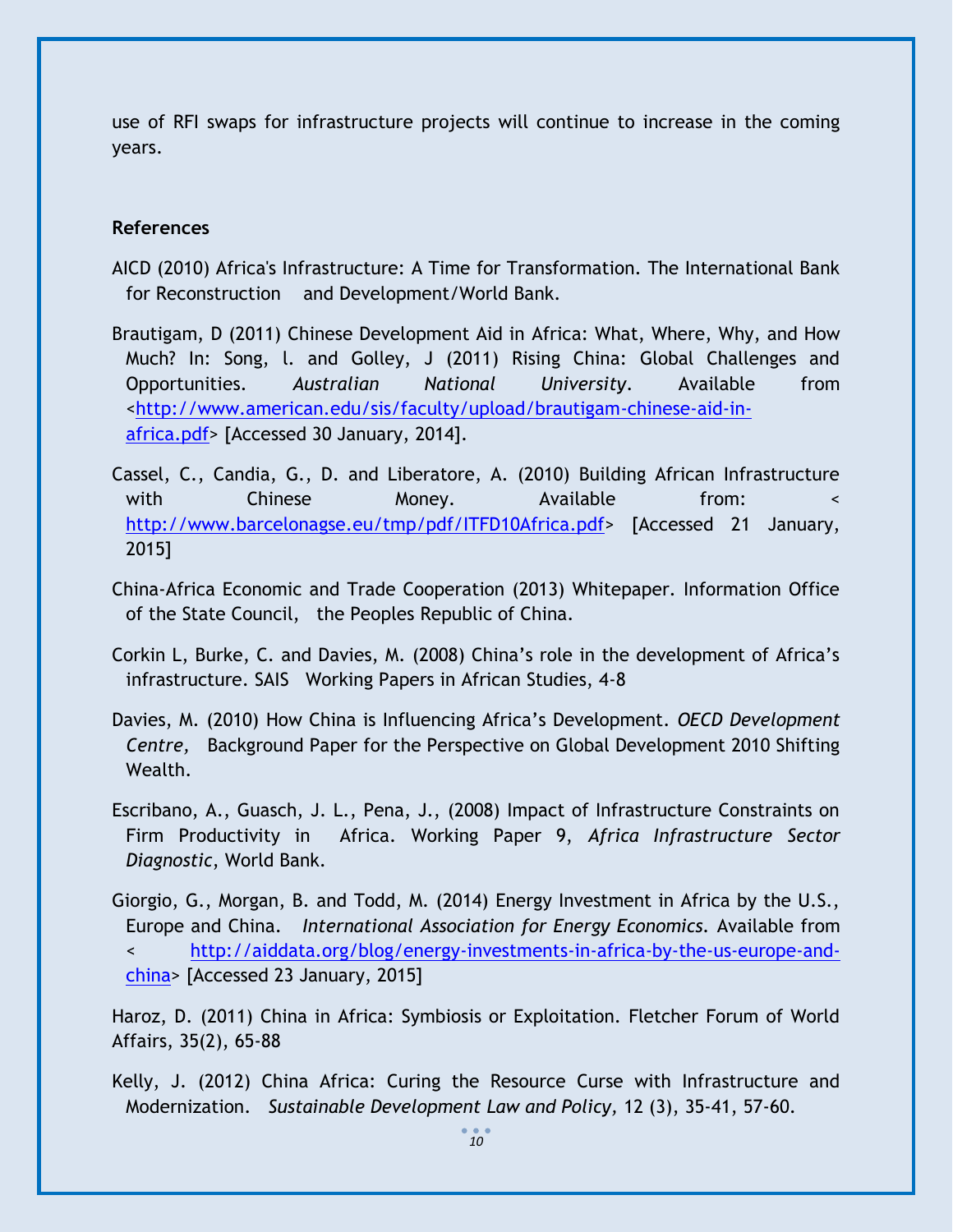- Konijn, P. (2014) Chinese Resources-For-Infrastructure (R4I) Swaps: An Escape from the Resource Curse? *South African Institute of International Affairs*, Governance of Africa's Resources Programme, Occasional Paper 201.
- Konings, P. (2007) China and Africa: Building a Strategic Partnership. *Journal of Developing Societies*, 23 (3), 341-367. In: Ayodele, T. and Sotala, O. (2014) China in Africa: An Evaluation of Chinese Investment. *Institute for Public Policy Analysis (IPPA)* Working Paper Series. Available from < [http://www.ippanigeria.org/china\\_africa\\_working.pdf>](http://www.ippanigeria.org/china_africa_working.pdf) [Accessed 23 January, 2015]
- Meyer, N., M. (2012) China's Dangerous Game: Resource Investment and the Future of Africa. Available from [<http://www.diplomaticourier.com/news/regions/africa/255-china-s-dangerous](http://www.diplomaticourier.com/news/regions/africa/255-china-s-dangerous-game-resource-investment-and-the-future-of-africa)[game-resource-investment-and-the-future-of-africa>](http://www.diplomaticourier.com/news/regions/africa/255-china-s-dangerous-game-resource-investment-and-the-future-of-africa) [Accessed 19 January, 2015]
- Morris, L., J and Hanauer, L. (2014) Chinese Engagement in Africa: Drivers, Reactions, and Implications for U.S. Policy. *RAND Corporation Research Report Series <*[http://www.rand.org/content/dam/rand/pubs/research\\_reports/RR500/RR521/RA](http://www.rand.org/content/dam/rand/pubs/research_reports/RR500/RR521/RAND_RR521.pdf) [ND\\_RR521.pdf>](http://www.rand.org/content/dam/rand/pubs/research_reports/RR500/RR521/RAND_RR521.pdf) [Accessed 22 January, 2015].
- OECD (2012) Mapping Support for Africa's Infrastructure Investment. *Aid for Investment in Africa's Infrastructure Project Report.* Available from: [<http://www.oecd.org/daf/inv/investment-policy/MappingReportWeb.pdf>](http://www.oecd.org/daf/inv/investment-policy/MappingReportWeb.pdf) [Accessed 30 January, 2014].
- Programme for Infrastructure Development in Africa (PIDA). Interconnecting, Integrating and Transforming a Continent. *African Development Bank (ADB), African Development Fund (ADF), The New Partnership for Africa's Development (NEPAD)*.
- Reisen, H. and Ndoye, S. (2008) Prudent versus Imprudent Lending to Africa: From Debt Relief to Emerging Lenders. *OECD Development Centre Discussion Paper* No. 268.
- Schiavenza, M. (2014) What the Kenya railroad says about China's approach to Africa. *International Business Times*. [<http://www.ibtimes.com/what-kenya-railroad-says](http://www.ibtimes.com/what-kenya-railroad-says-about-chinas-approach-africa-1583863)[about-chinas-approach-africa-1583863>](http://www.ibtimes.com/what-kenya-railroad-says-about-chinas-approach-africa-1583863) [Accessed 22 January, 2015]
- State Council (2011) China's Foreign Aid. *Information Office of the State Council, People's Republic of China*, Beijing. In: Brautigam, D (2011) Chinese Development Aid in Africa: What, Where, Why, and How Much? In: Song, l. and Golley, J (2011) Rising China: Global Challenges and Opportunities. *Australian National University*. Available from [<http://www.american.edu/sis/faculty/upload/brautigam-chinese](http://www.american.edu/sis/faculty/upload/brautigam-chinese-aid-in-africa.pdf)[aid-in-africa.pdf>](http://www.american.edu/sis/faculty/upload/brautigam-chinese-aid-in-africa.pdf) [Accessed 30 January, 2014].